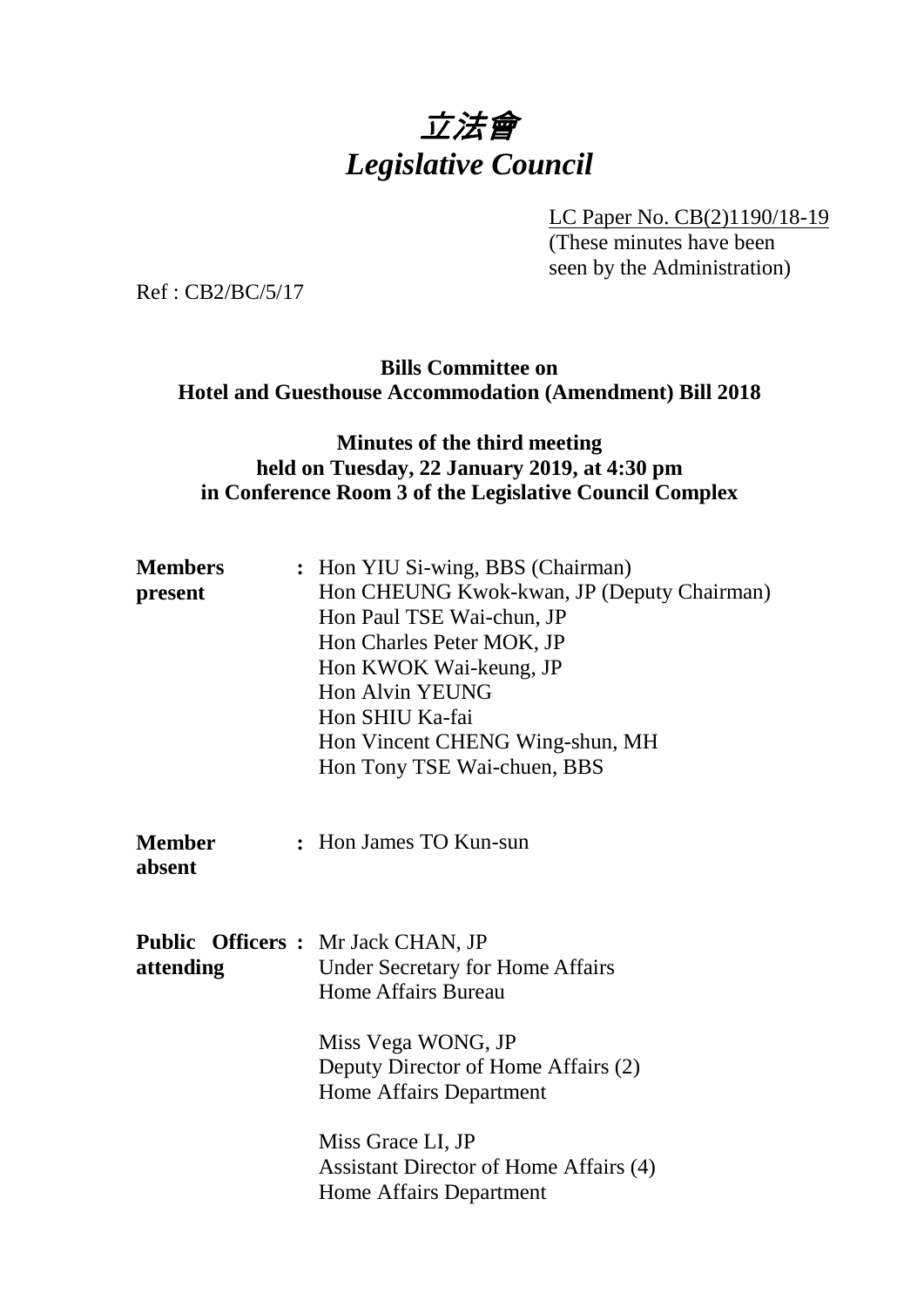|                               | Mr Peter SZE<br>Senior Assistant Law Draftsman (Acting)<br>Department of Justice |
|-------------------------------|----------------------------------------------------------------------------------|
|                               | Ms Carmen CHU<br><b>Senior Government Counsel</b><br>Department of Justice       |
| <b>Clerk</b> in<br>attendance | : Ms Wendy JAN<br>Chief Council Secretary (2) 4                                  |
| <b>Staff</b> in<br>attendance | : Ms Vanessa CHENG<br>Assistant Legal Adviser 5                                  |
|                               | Ms Catherina YU<br>Senior Council Secretary (2) 4                                |
|                               | Miss Alison HUI<br>Legislative Assistant (2) 4                                   |

#### **I. Meeting with the Administration** [File Ref.: HAD HQ CR/15/3/20(C); LC Paper Nos. CB(3)811/17-18,

LS96/17-18, CB(2)190/18-19(01) to (02), CB(2)201/18-19(01), CB(2)339/18-19(01), CB(2)640/18-19(01) to (04) and IN01/18-19]

The Bills Committee deliberated (index of proceedings attached at **Annex**).

- 2. The Bills Committee requested the Administration to provide:
	- (a) the number of successful and unsuccessful applications for guesthouse (holiday flat) licences; and
	- (b) elaborations of "a right to exclusive possession".

(*Post-meeting note:* The Administration's response had been issued to members vide LC Paper No. CB(2)882/18-19(02) on 26 February 2019.)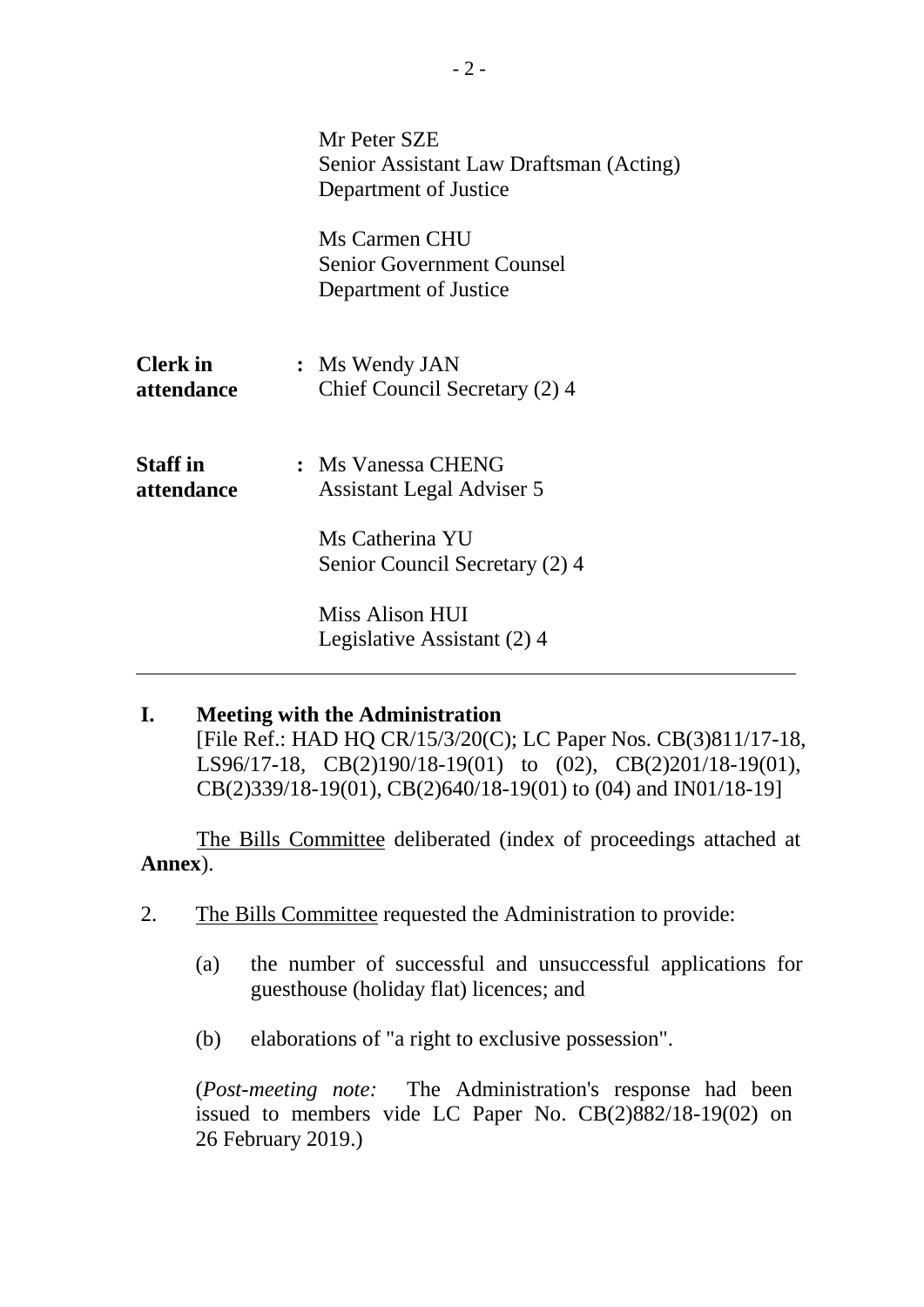3. The Chairman said that members would be informed of the date of the next meeting in due course.

## **II. Any other business**

4. There being no other business, the meeting ended at 6:25 pm.

Council Business Division 2 Legislative Council Secretariat 10 April 2019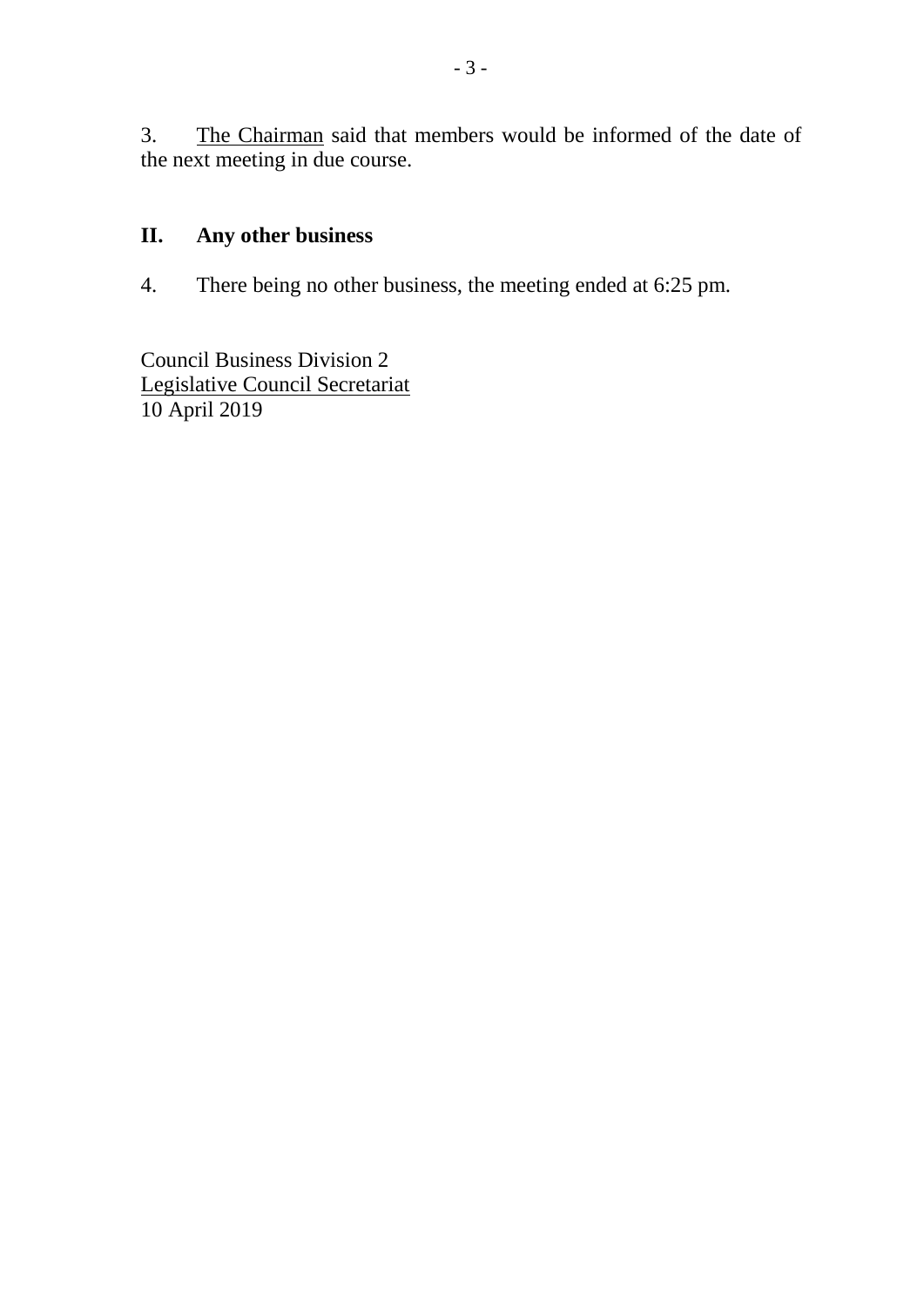### **Proceedings of the third meeting of the Bills Committee on Hotel and Guesthouse Accommodation (Amendment) Bill 2018 on Tuesday, 22 January 2019, at 4:30 pm in Conference Room 3 of the Legislative Council Complex**

| <b>Time</b><br>marker | Speaker(s)                 | Subject(s)                                                                                                                                                                                                                                                                                                                                                                                                                                                                                                                                                                                                                                                                                                                                                                                                                                                                                                                                                                                                                                                                                                                                                                                                                                                                                                                                                                                                                                                                                                                                                                                                                 | <b>Action</b><br>required |
|-----------------------|----------------------------|----------------------------------------------------------------------------------------------------------------------------------------------------------------------------------------------------------------------------------------------------------------------------------------------------------------------------------------------------------------------------------------------------------------------------------------------------------------------------------------------------------------------------------------------------------------------------------------------------------------------------------------------------------------------------------------------------------------------------------------------------------------------------------------------------------------------------------------------------------------------------------------------------------------------------------------------------------------------------------------------------------------------------------------------------------------------------------------------------------------------------------------------------------------------------------------------------------------------------------------------------------------------------------------------------------------------------------------------------------------------------------------------------------------------------------------------------------------------------------------------------------------------------------------------------------------------------------------------------------------------------|---------------------------|
|                       |                            | Agenda item $I$ – Meeting with the Administration                                                                                                                                                                                                                                                                                                                                                                                                                                                                                                                                                                                                                                                                                                                                                                                                                                                                                                                                                                                                                                                                                                                                                                                                                                                                                                                                                                                                                                                                                                                                                                          |                           |
| 000505-<br>000657     | Chairman<br>Mr Tony TSE    | The Chairman reminded members to declare interests in the matter<br>under discussion, if any.                                                                                                                                                                                                                                                                                                                                                                                                                                                                                                                                                                                                                                                                                                                                                                                                                                                                                                                                                                                                                                                                                                                                                                                                                                                                                                                                                                                                                                                                                                                              |                           |
|                       |                            | Declaration by the Chairman that he was an employee of a company<br>which invested in hotel projects.                                                                                                                                                                                                                                                                                                                                                                                                                                                                                                                                                                                                                                                                                                                                                                                                                                                                                                                                                                                                                                                                                                                                                                                                                                                                                                                                                                                                                                                                                                                      |                           |
|                       |                            | Declaration by Mr Tony TSE that he was an independent<br>non-executive director of a listed company which operated hotels.                                                                                                                                                                                                                                                                                                                                                                                                                                                                                                                                                                                                                                                                                                                                                                                                                                                                                                                                                                                                                                                                                                                                                                                                                                                                                                                                                                                                                                                                                                 |                           |
| 000658-<br>001402     | Chairman<br>Administration | The Administration briefed members on its response to issues raised<br>at the meetings of the Bills Committee on 6 November 2018 and<br>4 December 2018 (LC Paper Nos. CB(2)640/18-19(01) and (03)).                                                                                                                                                                                                                                                                                                                                                                                                                                                                                                                                                                                                                                                                                                                                                                                                                                                                                                                                                                                                                                                                                                                                                                                                                                                                                                                                                                                                                       |                           |
| 001403-<br>002005     | Chairman<br>Administration | The Administration's response to the Chairman's enquiry regarding:<br>how circumstantial evidence could facilitate enforcement<br>(a)<br>actions against unlicensed hotels and guesthouses and could<br>be used in strict liability offence cases;<br>(b) how the Hotel and Guesthouse Accommodation Authority<br>("the Authority") could successfully obtain search warrants if<br>the guesthouses concerned were situated in domestic premises;<br>and<br>(c) whether search warrants were required for carrying out decoy<br>operations against suspected unlicensed guesthouses after the<br>passage of the Hotel and Guesthouse Accommodation<br>(Amendment) Bill 2018 ("the Bill") and if not, the legal basis<br>for such decoy operations without search warrants.<br>The Administration's advice that such circumstantial evidence as<br>advertising posters, leaflets, and other online advertisements in<br>relation to certain premises offering sleeping accommodation and a<br>substantial number of people other than owners or tenants gaining<br>access to the premises could be evidence used to establish the fact<br>that the premises were used as guesthouses. Further, the address<br>of the premises could be checked against the record in the Authority<br>to verify whether the premises were licensed guesthouses.<br>Under<br>the Bill, an enforcement officer could apply to a magistrate for a<br>search warrant to enter and search a suspected unlicensed hotel or<br>guesthouse and might use any force that was reasonable in the<br>circumstances for gaining entry into the premises. |                           |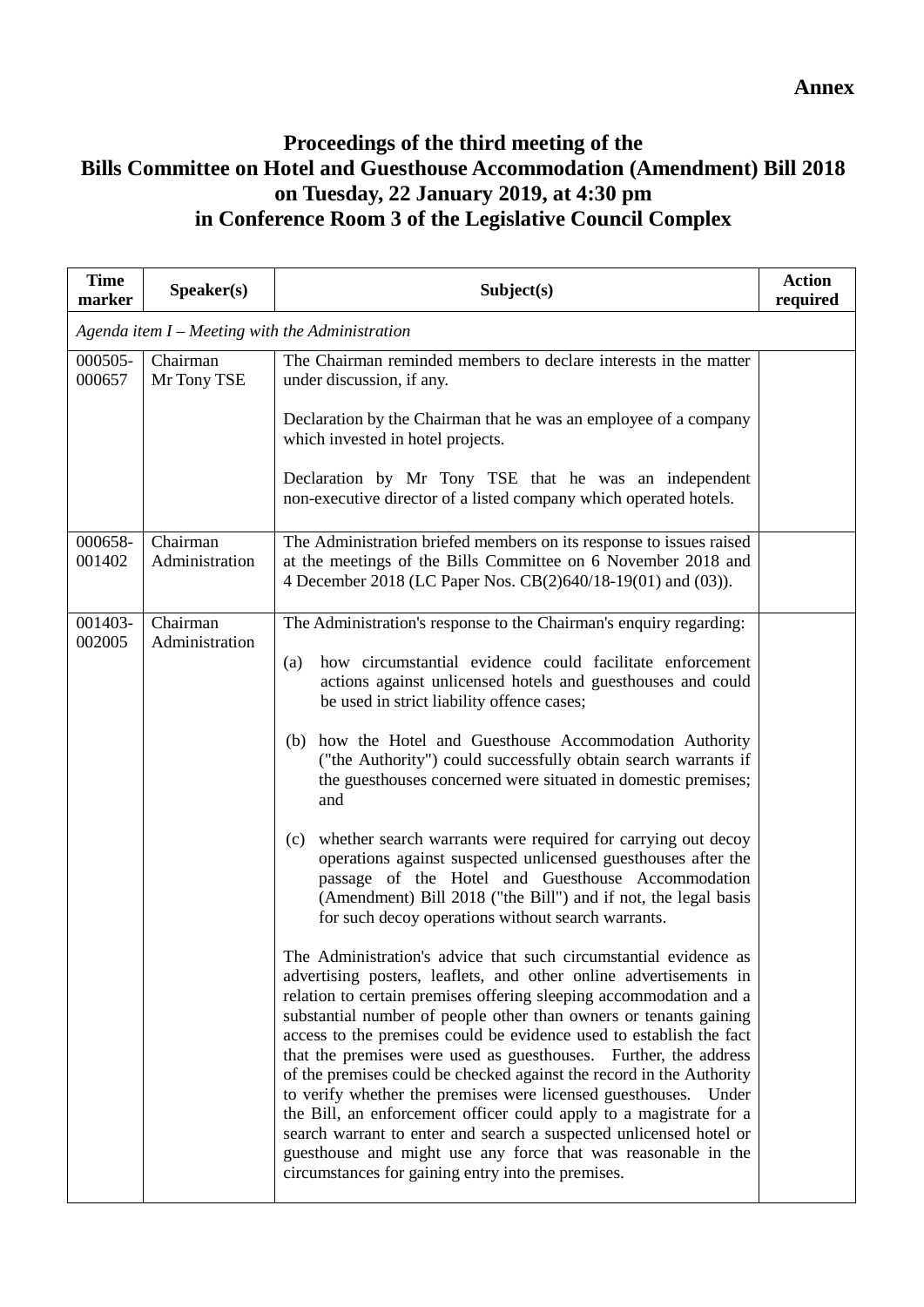| <b>Time</b><br>marker | Speaker(s)                                | Subject(s)                                                                                                                                                                                                                                                                                                                                                                                                                                                                                                                                                                                                                                                                                                                                                                                                                               | <b>Action</b><br>required |
|-----------------------|-------------------------------------------|------------------------------------------------------------------------------------------------------------------------------------------------------------------------------------------------------------------------------------------------------------------------------------------------------------------------------------------------------------------------------------------------------------------------------------------------------------------------------------------------------------------------------------------------------------------------------------------------------------------------------------------------------------------------------------------------------------------------------------------------------------------------------------------------------------------------------------------|---------------------------|
| 002006-<br>002542     | Chairman<br>Mr KWOK<br>Wai-keung          | The Administration's response to the following enquiry and view<br>from Mr KWOK Wai-keung:                                                                                                                                                                                                                                                                                                                                                                                                                                                                                                                                                                                                                                                                                                                                               |                           |
|                       | Administration                            | whether there were measures to assist owners to recover the<br>(a)<br>possession of their properties which were used for operating<br>unlicensed guesthouses;                                                                                                                                                                                                                                                                                                                                                                                                                                                                                                                                                                                                                                                                            |                           |
|                       |                                           | the composition and mode of operation of the independent<br>(b)<br>panel ("the Panel") which would be set up for local<br>consultation in processing licence applications; and                                                                                                                                                                                                                                                                                                                                                                                                                                                                                                                                                                                                                                                           |                           |
|                       |                                           | the Administration should consider appointing District<br>(c)<br>Officers as members of the Panel.                                                                                                                                                                                                                                                                                                                                                                                                                                                                                                                                                                                                                                                                                                                                       |                           |
|                       |                                           | The Administration's advice that it might not be appropriate for the<br>Administration to intervene in the private contractual agreement<br>entered into between the owner and the tenant governing the<br>recovery of possession of the properties which were used for<br>operating unlicensed guesthouses.                                                                                                                                                                                                                                                                                                                                                                                                                                                                                                                             |                           |
|                       |                                           | The Administration's further advice that the Panel would be<br>comprised of representatives from various professions, local<br>communities and hotel and guesthouse sector so as to ensure that<br>the views of the Panel were fair and balanced. The representatives<br>from the hotel/guesthouse sector however could not discuss or<br>advise on the application for a hotel/guesthouse licence in which<br>they had interest. Certain members would be selected from the list<br>of the Panel members to make assessment in relation to each<br>application for issue and renewal of hotel or guesthouse licence.<br>The Administration added that District Officers of various districts<br>would not be appointed as members of the Panel, but they would<br>assist the Panel in conducting local consultation in their districts. |                           |
| 002543-<br>003349     | Chairman<br>Mr Tony TSE<br>Administration | The Administration's response to Mr Tony TSE's view and enquiry<br>regarding:                                                                                                                                                                                                                                                                                                                                                                                                                                                                                                                                                                                                                                                                                                                                                            |                           |
|                       |                                           | follow-up action taken in response to the Director of Audit's<br>(a)<br>recommendations regarding the processing time for the licence<br>application for hotels and guesthouses as set out in the<br>Director of Audit's Report No. 69;                                                                                                                                                                                                                                                                                                                                                                                                                                                                                                                                                                                                  |                           |
|                       |                                           | measures to be taken by the Administration to assist applicants<br>(b)<br>if the aforesaid lead time could not be reduced; and                                                                                                                                                                                                                                                                                                                                                                                                                                                                                                                                                                                                                                                                                                           |                           |
|                       |                                           | whether there would be an increase or saving in the<br>(c)<br>Administration's manpower resources after the increase in the<br>workload arising from the passage of the Bill had levelled off<br>with time.                                                                                                                                                                                                                                                                                                                                                                                                                                                                                                                                                                                                                              |                           |
|                       |                                           | The Administration's advice that a set of performance pledges had<br>been published by the Office of Licensing Authority for the<br>handling of the licence application. The Administration's remark<br>that the long time required for granting a licence was often due to<br>an applicant being unable to meet the relevant licensing<br>requirements.                                                                                                                                                                                                                                                                                                                                                                                                                                                                                 |                           |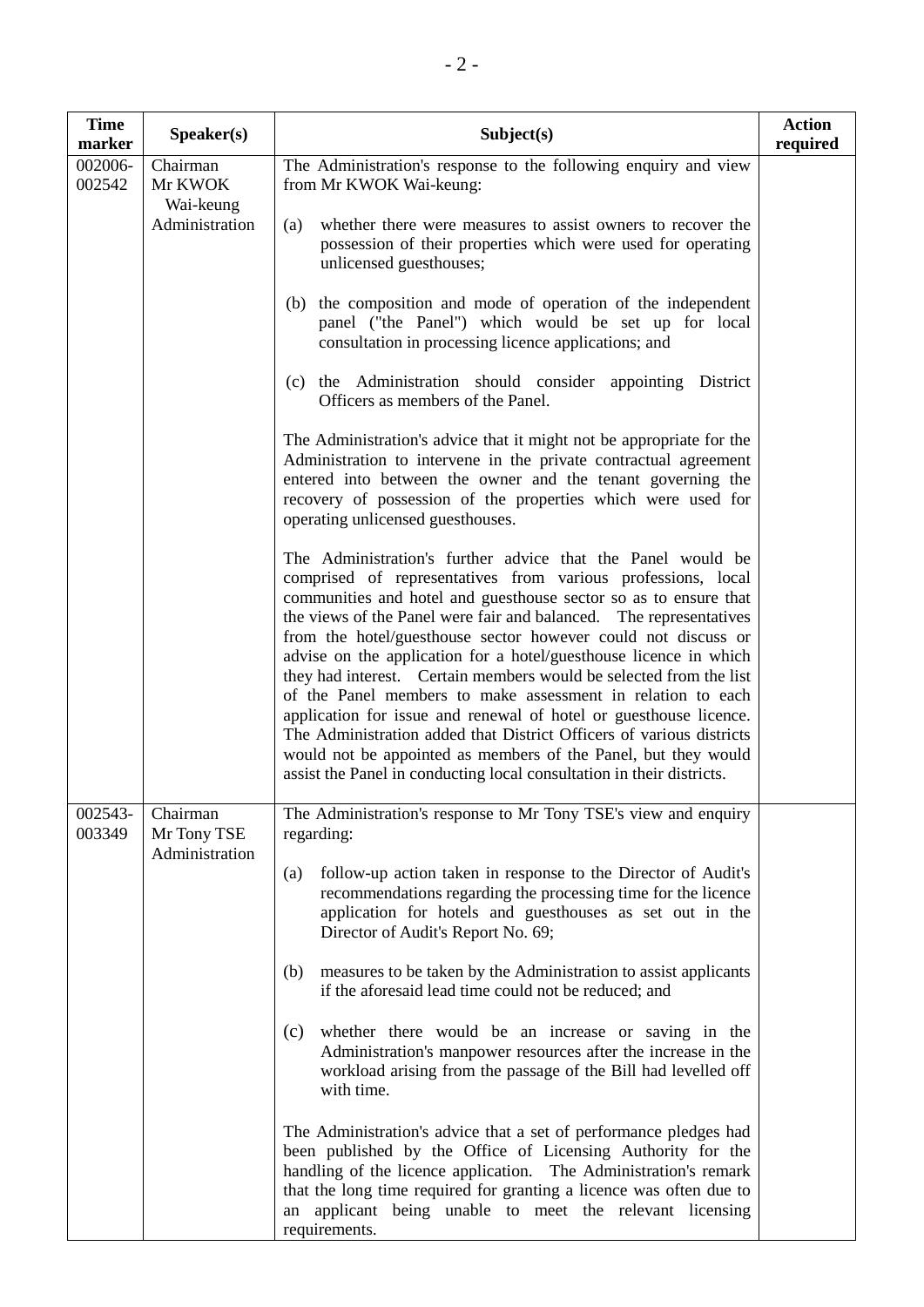| <b>Time</b><br>marker | Speaker(s)                                             | Subject(s)                                                                                                                                                                                                                                                                                                                                                                                                                                                                                                                                                                                                                                                                                                                                                                                                                                       | <b>Action</b><br>required |
|-----------------------|--------------------------------------------------------|--------------------------------------------------------------------------------------------------------------------------------------------------------------------------------------------------------------------------------------------------------------------------------------------------------------------------------------------------------------------------------------------------------------------------------------------------------------------------------------------------------------------------------------------------------------------------------------------------------------------------------------------------------------------------------------------------------------------------------------------------------------------------------------------------------------------------------------------------|---------------------------|
| 003350-<br>003814     | Chairman<br>Mr Alvin<br><b>YEUNG</b><br>Administration | Mr Alvin YEUNG's view that, in providing its response to some<br>members' call for differentiating home-stay lodging from other<br>types of guesthouses, the Administration had not considered the fact<br>that Hong Kong lacked a specific legal definition for home-stay<br>lodging. Concurring that home-stay lodging should also comply<br>with stipulated building and fire safety requirements, he enquired<br>whether the Administration would, in future, formulate policy on<br>home-stay tourism and provide a specific legal definition for<br>home-stay lodging.                                                                                                                                                                                                                                                                     |                           |
|                       |                                                        | The Administration's advice that both the existing and the proposed<br>regulatory regimes of the Hotel and Guesthouse Accommodation<br>Ordinance (Cap. 349) ("the Ordinance") did not preclude home-stay<br>While there was no separate regime for home-stay<br>lodging.<br>lodging, the existing and proposed regimes were flexible enough to<br>cater for various types of hotels and guesthouses, including those<br>operating in the mode of home-stay lodging. The regulatory<br>requirements had all along been imposed on the subject premises<br>flexibly having regard to the circumstances of each case.                                                                                                                                                                                                                               |                           |
|                       |                                                        | Mr YEUNG's further view that the Administration's stance on<br>home-stay lodging might not help the development of various<br>business models for tourist accommodation in Hong Kong.<br>He<br>urged the Administration to introduce more measures to facilitate<br>the operation of home-stay lodging in the long run.                                                                                                                                                                                                                                                                                                                                                                                                                                                                                                                          |                           |
|                       |                                                        | The Administration's response that it would keep in view the<br>situation in Hong Kong and the global trends in home-stay lodging.                                                                                                                                                                                                                                                                                                                                                                                                                                                                                                                                                                                                                                                                                                               |                           |
| 003815-<br>004438     | Chairman<br>Mr KWOK<br>Wai-keung<br>Administration     | The Administration's response to the following enquiry from<br>Mr KWOK Wai-keung:<br>whether advertisements of hotels or guesthouses on the<br>(a)<br>Internet was a type of circumstantial evidence and if so,<br>whether such evidence would be sufficient for obtaining a<br>search warrant for a premises suspected of operating<br>unlicensed hotels or guesthouses;<br>how to determine whether the force used by enforcement<br>(b)<br>officers to enter into a suspected unlicensed hotel or<br>guesthouse to collect evidence was reasonable;<br>how the Administration would ensure that enforcement actions<br>(c)<br>against unlicensed hotels or guesthouses would be effective;<br>and<br>whether the Panel would take into account the nuisance caused<br>(d)<br>by the structure of licensed guesthouses (e.g. water seepage) to |                           |
|                       |                                                        | residents of the building concerned in considering their<br>applications for licence renewal, and impress upon the<br>operators concerned the need to rectify the problems.<br>The Administration's advice that the Authority had set up an<br>Internet enforcement team to browse web pages for information and<br>intelligence about suspected unlicensed guesthouses.<br>What was a                                                                                                                                                                                                                                                                                                                                                                                                                                                           |                           |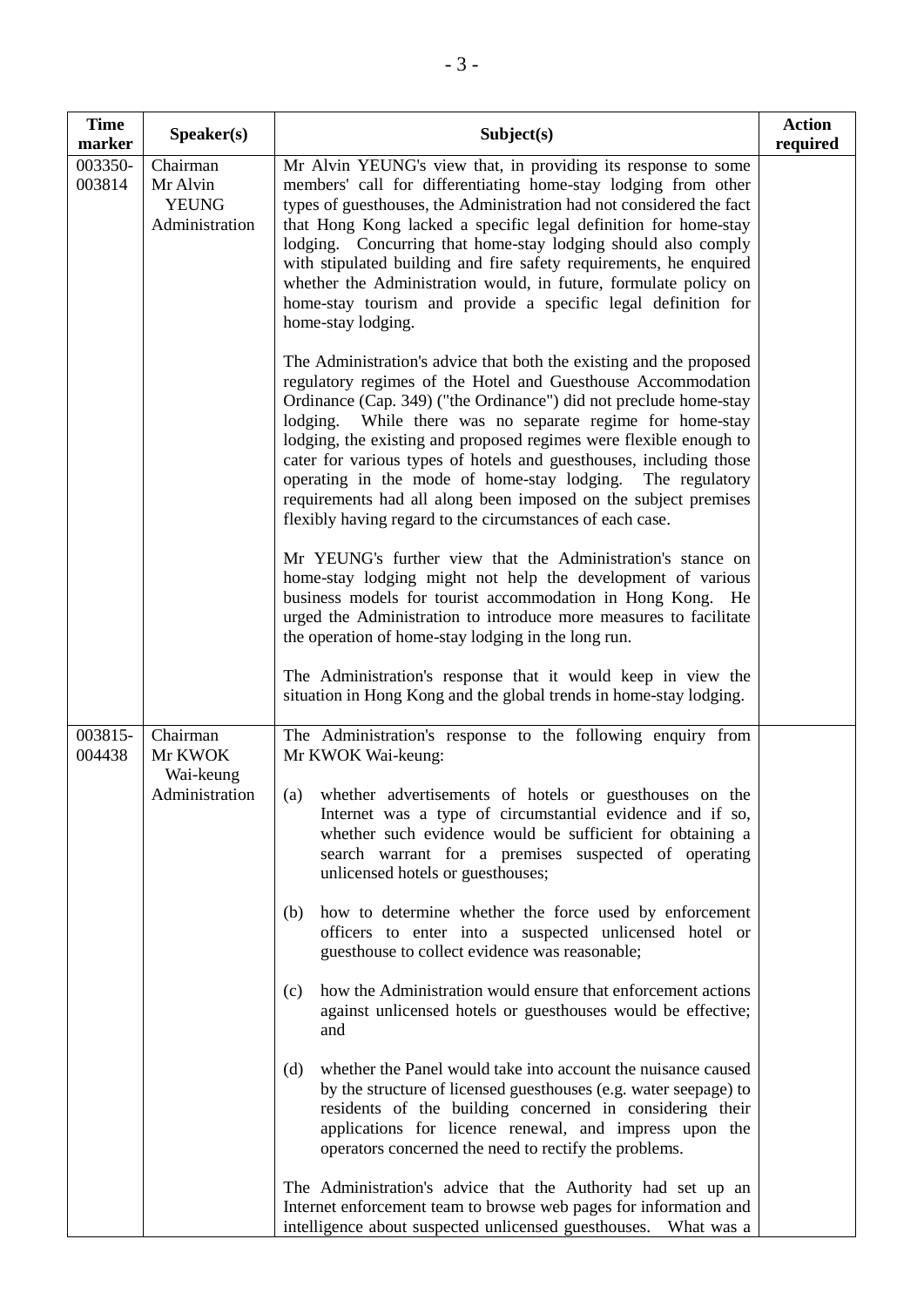| <b>Time</b><br>marker | Speaker(s)                 | Subject(s)                                                                                                                                                                                                                                                                                                                                                                                                                                                                                                                                                                                                                                                                                                                                                                                                                                                                                                                                                                                                         | <b>Action</b><br>required                         |
|-----------------------|----------------------------|--------------------------------------------------------------------------------------------------------------------------------------------------------------------------------------------------------------------------------------------------------------------------------------------------------------------------------------------------------------------------------------------------------------------------------------------------------------------------------------------------------------------------------------------------------------------------------------------------------------------------------------------------------------------------------------------------------------------------------------------------------------------------------------------------------------------------------------------------------------------------------------------------------------------------------------------------------------------------------------------------------------------|---------------------------------------------------|
|                       |                            | reasonable force used to enter into a suspected hotel or guesthouse<br>would depend on the circumstances of the case and enforcement<br>officers would resort to the assistance of the police if necessary.<br>Such reasonable force might include breaking open the lock of the<br>premises if necessary.                                                                                                                                                                                                                                                                                                                                                                                                                                                                                                                                                                                                                                                                                                         |                                                   |
| 004439-<br>005102     | Chairman<br>Administration | The Chairman's request for the number of successful and<br>unsuccessful applications for guesthouse (holiday flat) licences.<br>The Chairman's enquiry and the Administration's response<br>regarding:<br>whether administrative guidelines would be provided for the<br>(a)<br>Panel on conducting local consultation and making<br>recommendations to the Authority; and<br>whether an agent/agency would be held criminally liable if<br>(b)<br>promoted hotels or guesthouses via online<br>he/she<br>advertisements knowing that the hotels or guesthouses were<br>operated without a licence.<br>The Administration's advice that depending on the circumstances of<br>the case, an agent would not incur legal liability by merely<br>promoting unlicensed hotels or guesthouses via online<br>advertisements unless the acts of agents could be construed as<br>falling within the elements of "operates, keeps, manages or<br>otherwise has control of any premises" under the proposed new<br>section 5. | Admin<br>(paragraph 2<br>$(a)$ of the<br>minutes) |

Clause-by-clause examination

[The Bill (LC Paper No. CB(3)811/17-18; Marked-up copy of the relevant provisions to be amended by the Bill prepared by the Legal Service Division]

| 005103-<br>005437 | Chairman<br>Administration          | Briefing of the framework and main provisions of the Bill by the<br>Administration. |  |
|-------------------|-------------------------------------|-------------------------------------------------------------------------------------|--|
| 005438-           | Chairman                            | Clauses 1 to 2                                                                      |  |
| 005513            | Administration                      | Members raised no question.                                                         |  |
| 005514-           | Chairman                            | Clauses 3 to 8                                                                      |  |
| 005959            | Administration                      | Members raised no question.                                                         |  |
| 010000-           | $\blacksquare$                      | <b>Break</b>                                                                        |  |
| 011303            |                                     |                                                                                     |  |
| 011304-           | Chairman                            | Clause 9                                                                            |  |
| 013212            | Administration                      |                                                                                     |  |
|                   | <b>Assistant Legal</b><br>Adviser 5 | Proposed new section 5                                                              |  |
|                   | ("ALA5")                            | ALA5's observation that under the proposed new section $5(2)$ , the                 |  |
|                   | Mr Alvin                            | maximum penalty for offences for operating, keeping, managing or                    |  |
|                   | YEUNG                               | otherwise having control of the premises while no licence was in                    |  |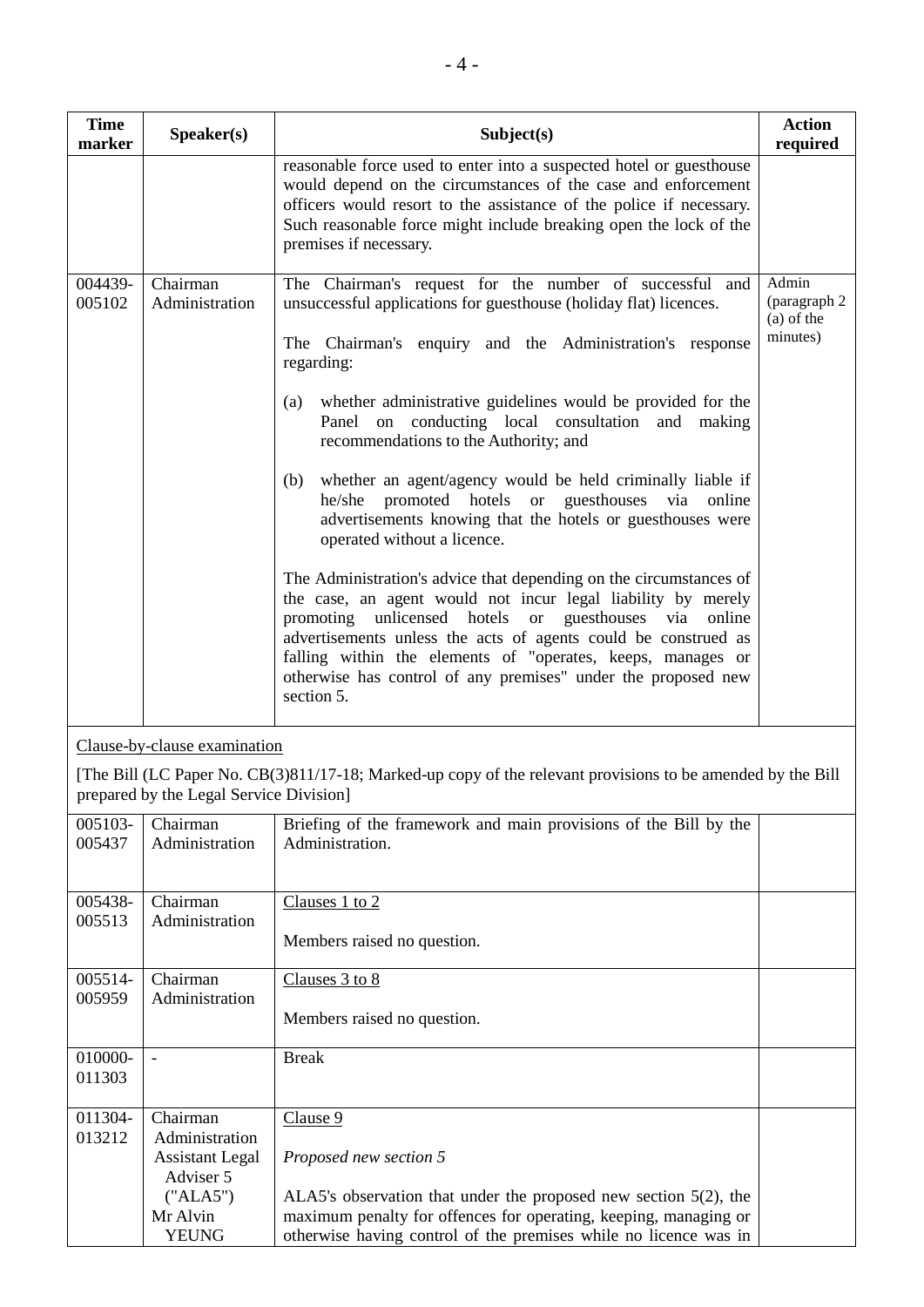| <b>Time</b><br>marker | Speaker(s) | Subject(s)                                                                                                                                                                                                                                                                                                                                                                                                                                                                                                                                                                                                                                                                                                                                                                                                                                                   | <b>Action</b><br>required |
|-----------------------|------------|--------------------------------------------------------------------------------------------------------------------------------------------------------------------------------------------------------------------------------------------------------------------------------------------------------------------------------------------------------------------------------------------------------------------------------------------------------------------------------------------------------------------------------------------------------------------------------------------------------------------------------------------------------------------------------------------------------------------------------------------------------------------------------------------------------------------------------------------------------------|---------------------------|
|                       |            | force for the premises under the proposed new section $5(1)$ had<br>increased (with a maximum penalty of \$500,000 and imprisonment<br>for three years upon conviction on indictment), and that under the<br>proposed new section $5(3)$ , it was not a defence for a person who<br>was charged for an offence under the proposed new section $5(1)$ to<br>say that he/she did not know that no licence was in force in respect<br>of the premises. Given the increased penalty, ALA5 enquired<br>whether it was justifiable to make the offence under the proposed<br>new section 5 as an absolute offence where the defendant could not<br>raise any defence notwithstanding that the defendant had<br>mistakenly but honestly and reasonably believed that a licence had<br>been in force in respect of the premises.                                     |                           |
|                       |            | The Administration's advice that the proposed new section $5(3)$ was<br>similar to the existing section $5(3)$ and its justifications for the "no<br>defence provision" in the proposed new section $5(3)$ as outlined in<br>its reply (LC Paper No. $CB(2)640/18-19(04)$ ) to ALA5's letter. The<br>Administration's further advice that according to the case of HKSAR<br>v Chui Shu Shing (2017) 20 HKCFAR 333, the Court of Final<br>Appeal ("CFA") held that the concept of "manage" incorporated the<br>idea of authority and control over the premises which was managed.<br>Further, it was a licensing condition that the licence must be<br>displayed in the conspicuous place of the premises. As such, it<br>was neither acceptable nor a defence for the person to allege that he<br>did not know that no licence was in force in the premises. |                           |
|                       |            | The Chairman's enquiry and the Administration's response<br>regarding the definition of "operator" of a hotel or guesthouse<br>(whether it referred to a person whose name was registered in the<br>register of the Authority as an operator or the mastermind behind<br>the scenes) and whether a person who was hired to manage an<br>unlicensed hotel or guesthouse would be subject to lighter penalty<br>than the operator of the hotel or guesthouse concerned.                                                                                                                                                                                                                                                                                                                                                                                        |                           |
|                       |            | The Administration's advice that an operator in general referred to a<br>person who had control of the premises and carried out the business<br>or undertaking of the hotel or guesthouse in the premises.                                                                                                                                                                                                                                                                                                                                                                                                                                                                                                                                                                                                                                                   |                           |
|                       |            | ALA5's observation that the elements of offence under the proposed<br>new section 5 include "manages" the premises. According to the<br>case of Chui Shu Shing, CFA held that in general, a person managed<br>a hotel or guesthouse when he or she, exercising a degree of<br>managerial authority assumed or conferred upon them, carried out<br>the business or undertaking. The prohibition effected by section<br>5(1) of Cap. 349 extended to management by persons employed to<br>manage the premises.                                                                                                                                                                                                                                                                                                                                                 |                           |
|                       |            | ALA5's enquiry and the Administration's response regarding<br>whether a person who was employed to manage an unlicensed hotel<br>or guesthouse had a defence for an offence under the proposed new<br>section $5(1)$ if the person was misled and reasonably believed that a<br>licence was in force for the premises.                                                                                                                                                                                                                                                                                                                                                                                                                                                                                                                                       |                           |
|                       |            | The Administration's advice that if there was evidence that a person<br>deliberately misled to believe that the forged licence<br>was                                                                                                                                                                                                                                                                                                                                                                                                                                                                                                                                                                                                                                                                                                                        |                           |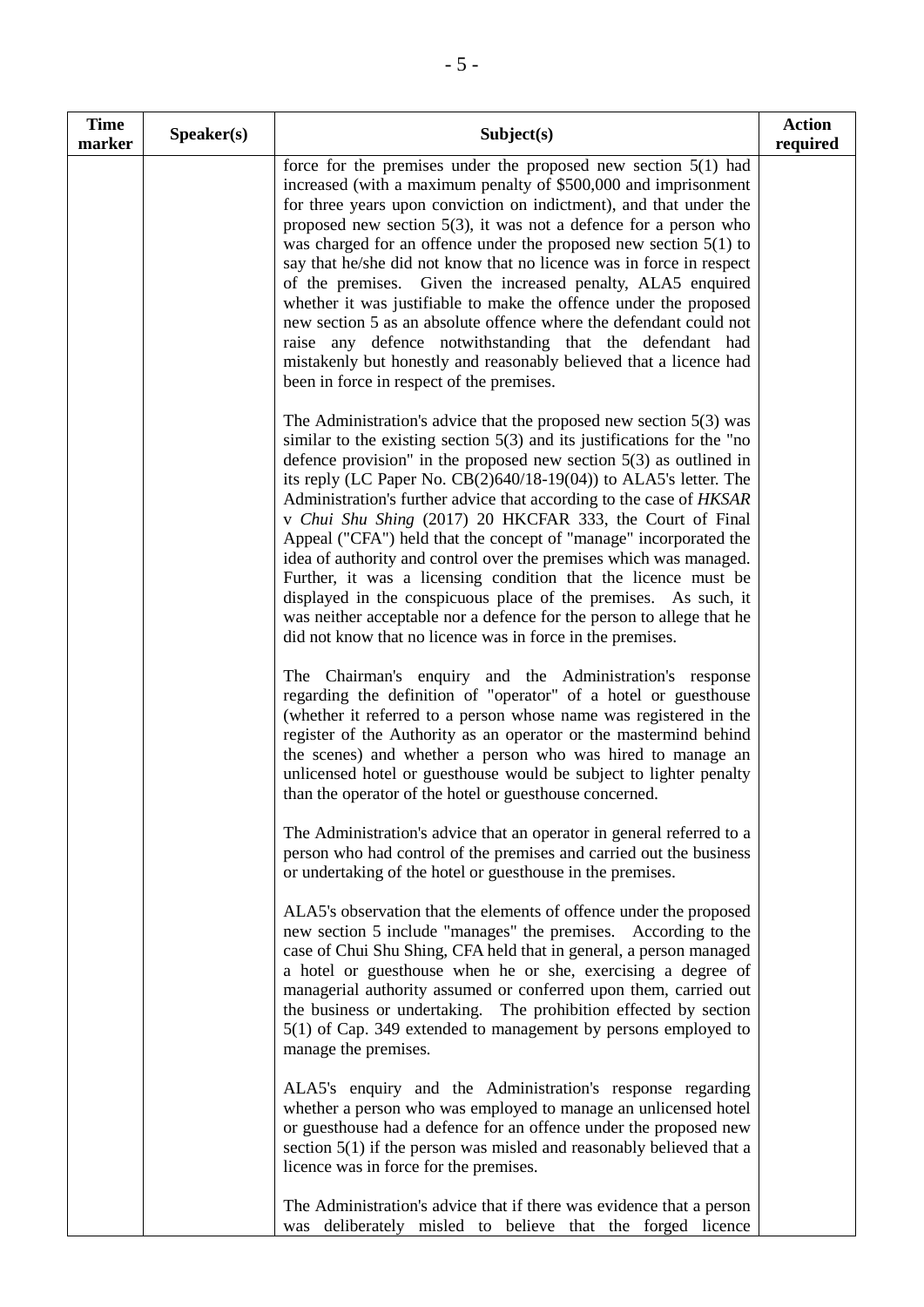| <b>Time</b><br>marker | Speaker(s)                 | Subject(s)                                                                                                                                                                                                                                                                                                                                                                                                                                                                                                                                                                                                                                                                                                                                                                                                                                                                                                                                                                                                                                                                                                                                         | <b>Action</b><br>required |
|-----------------------|----------------------------|----------------------------------------------------------------------------------------------------------------------------------------------------------------------------------------------------------------------------------------------------------------------------------------------------------------------------------------------------------------------------------------------------------------------------------------------------------------------------------------------------------------------------------------------------------------------------------------------------------------------------------------------------------------------------------------------------------------------------------------------------------------------------------------------------------------------------------------------------------------------------------------------------------------------------------------------------------------------------------------------------------------------------------------------------------------------------------------------------------------------------------------------------|---------------------------|
|                       |                            | purportedly issued by the Authority was a valid one, that might be<br>taken into account in the decision of whether to prosecute.                                                                                                                                                                                                                                                                                                                                                                                                                                                                                                                                                                                                                                                                                                                                                                                                                                                                                                                                                                                                                  |                           |
|                       |                            | The Administration's further advice that the threshold for<br>establishing the commission of the offence under the proposed new<br>section 5 was high in the sense that the elements of "operates,<br>keeps, manages or otherwise has control of" under the proposed<br>new section $5(1)$ were required to be proved by the prosecution.<br>The concept of "manage" did not extend to a person, such as a<br>cleaning worker, who carried out essentially non-discretionary<br>functions which was not a manifestation of managerial authority in<br>light of the decision of Chui Shu Shing. Given the high threshold<br>for establishing the commission of offence, it was the<br>Administration's policy intent that the person operating, keeping,<br>managing or otherwise having control of the premises should have<br>the duty to check and verify whether a licence was in force in the<br>premises. Since the information of the licensed hotels/guesthouses<br>was available from the Administration's webpage, there should not<br>be difficulty for these persons to verify whether a valid licence was<br>in force in the premises. |                           |
|                       |                            | Mr. Alvin YEUNG's view that the threshold for establishing the<br>commission of the offence was high. A manager would be<br>reasonably expected to check whether there was a licence in force<br>as the requirement expected of a manager would be higher than a<br>cleaning worker. He did not have much concern on the imposition<br>of absolute liability.                                                                                                                                                                                                                                                                                                                                                                                                                                                                                                                                                                                                                                                                                                                                                                                      |                           |
|                       |                            | Mr Alvin YEUNG's suggestion that, from a policy perspective, the<br>Administration should put in place a mechanism which should be<br>simple enough to facilitate management staff of hotels/guesthouses<br>to find out whether a licence was in force for the hotels/guesthouses<br>Notices on the possible legal responsibilities of<br>concerned.<br>managing unlicensed hotels/guesthouses should be posted in<br>conspicuous places in hotels/guesthouses.                                                                                                                                                                                                                                                                                                                                                                                                                                                                                                                                                                                                                                                                                    |                           |
|                       |                            | The Chairman's suggestion that administrative guidelines should be<br>drawn up for management staff of hotels/guesthouses on the matters<br>to which they should pay attention.                                                                                                                                                                                                                                                                                                                                                                                                                                                                                                                                                                                                                                                                                                                                                                                                                                                                                                                                                                    |                           |
|                       |                            | The Administration's undertaking to consider the suggestions and<br>enhance publicity in this regard after the passage of the Bill.                                                                                                                                                                                                                                                                                                                                                                                                                                                                                                                                                                                                                                                                                                                                                                                                                                                                                                                                                                                                                |                           |
|                       |                            | ALA5's enquiry on whether the application of the common law<br>defence of honest and reasonable belief would affect the objectives<br>and enforcement of relevant provisions in the Bill.<br>The<br>Administration's advice that given the clear wordings of the<br>proposed new section $5(3)$ , it was clear that any common law<br>defence of honest and reasonable belief that a licence was in force<br>in respect of the premises would be displaced.                                                                                                                                                                                                                                                                                                                                                                                                                                                                                                                                                                                                                                                                                        |                           |
| 013213-<br>014156     | Chairman<br>Administration | Proposed new section 5A                                                                                                                                                                                                                                                                                                                                                                                                                                                                                                                                                                                                                                                                                                                                                                                                                                                                                                                                                                                                                                                                                                                            |                           |
|                       | ALA5<br>Mr Alvin           | The Chairman's enquiry and the Administration's explanation about<br>the justifications for including tenants of unlicensed hotels/                                                                                                                                                                                                                                                                                                                                                                                                                                                                                                                                                                                                                                                                                                                                                                                                                                                                                                                                                                                                                |                           |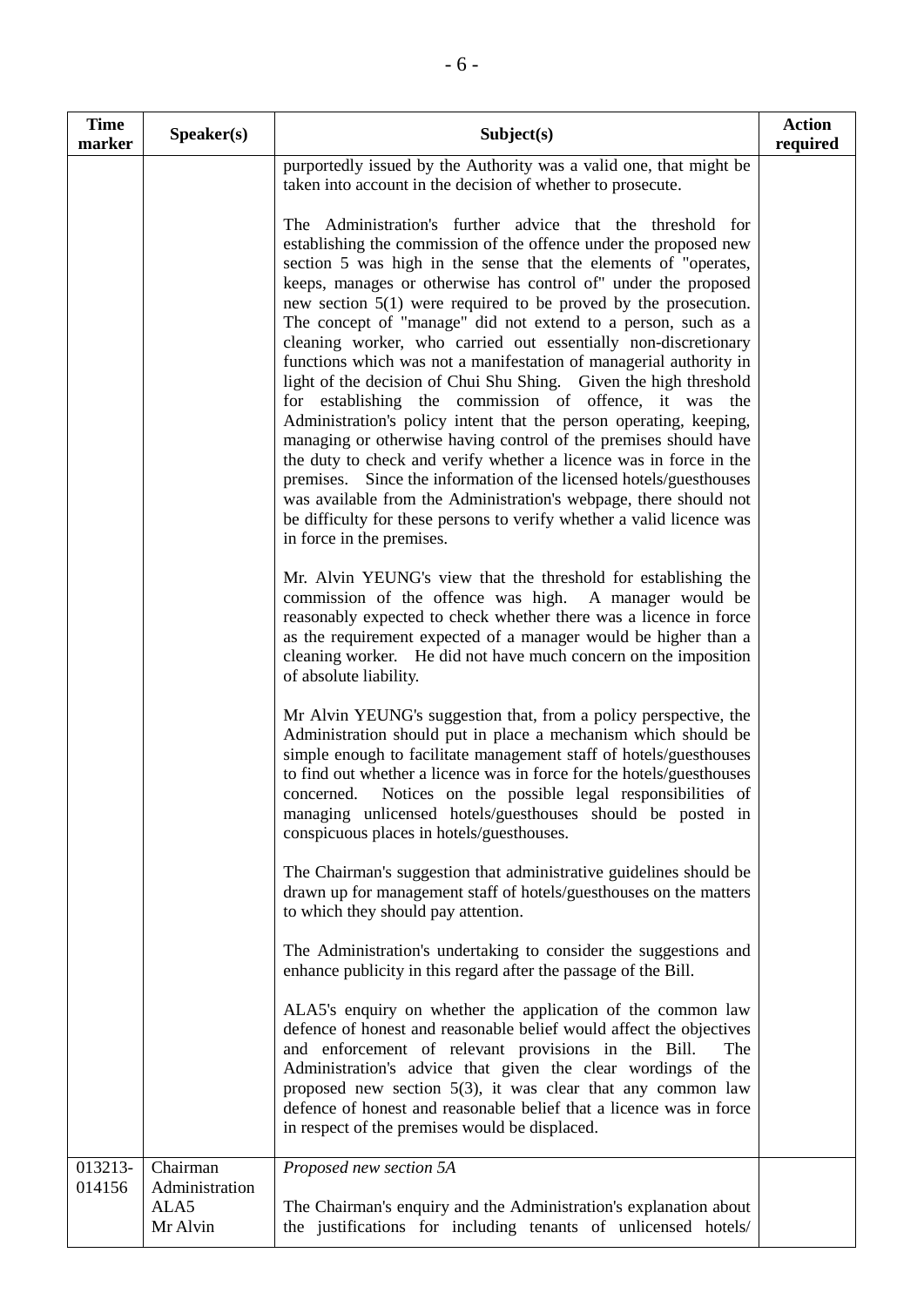| <b>Time</b><br>marker | Speaker(s)                                 | Subject(s)                                                                                                                                                                                                                                                                                                                                                                                                                                                                                                                                                                                                                                                                                                                                                                                                                                                                                                                                                                                                                                                                                                                                                                                                                                                                                                                                                                                                           | <b>Action</b><br>required |
|-----------------------|--------------------------------------------|----------------------------------------------------------------------------------------------------------------------------------------------------------------------------------------------------------------------------------------------------------------------------------------------------------------------------------------------------------------------------------------------------------------------------------------------------------------------------------------------------------------------------------------------------------------------------------------------------------------------------------------------------------------------------------------------------------------------------------------------------------------------------------------------------------------------------------------------------------------------------------------------------------------------------------------------------------------------------------------------------------------------------------------------------------------------------------------------------------------------------------------------------------------------------------------------------------------------------------------------------------------------------------------------------------------------------------------------------------------------------------------------------------------------|---------------------------|
|                       | <b>YEUNG</b>                               | guesthouses in the proposed new section 5A.                                                                                                                                                                                                                                                                                                                                                                                                                                                                                                                                                                                                                                                                                                                                                                                                                                                                                                                                                                                                                                                                                                                                                                                                                                                                                                                                                                          |                           |
|                       |                                            | ALA5's observation that the definition of "tenant" in the proposed<br>new section 5A(5) might include a sub-tenant as clarified by the<br>Administration in its reply (LC Paper No. CB(2)640-18/19(04)) to<br>ALA5's letter.                                                                                                                                                                                                                                                                                                                                                                                                                                                                                                                                                                                                                                                                                                                                                                                                                                                                                                                                                                                                                                                                                                                                                                                         |                           |
|                       |                                            | The Administration's advice that a person who became a tenant of a<br>hotel/guesthouse<br>only<br>through<br>being<br>provided<br>sleeping<br>accommodation in the hotel/guesthouse ("a guest of a<br>hotel/guesthouse") was not a tenant as defined under the proposed<br>new section $5A(5)$ .                                                                                                                                                                                                                                                                                                                                                                                                                                                                                                                                                                                                                                                                                                                                                                                                                                                                                                                                                                                                                                                                                                                     |                           |
|                       |                                            | The Chairman's enquiry and the Administration's response<br>regarding whether a guest of a hotel/guesthouse had a right to<br>exclusive possession of the premises at which sleeping<br>accommodation was provided.                                                                                                                                                                                                                                                                                                                                                                                                                                                                                                                                                                                                                                                                                                                                                                                                                                                                                                                                                                                                                                                                                                                                                                                                  |                           |
|                       |                                            | The Administration's further explanation on the reasons for not<br>including a guest of a hotel/guesthouse under the definition of<br>"tenant" in the proposed new section $5(A)5$ and the meaning of "a<br>right of exclusive possession".                                                                                                                                                                                                                                                                                                                                                                                                                                                                                                                                                                                                                                                                                                                                                                                                                                                                                                                                                                                                                                                                                                                                                                          | Admin<br>(paragraph       |
|                       |                                            | At the Chairman's request, the Administration undertook to provide<br>elaborations of "a right to exclusive possession".                                                                                                                                                                                                                                                                                                                                                                                                                                                                                                                                                                                                                                                                                                                                                                                                                                                                                                                                                                                                                                                                                                                                                                                                                                                                                             | $2(b)$ of the<br>minutes) |
|                       |                                            | ALA5's observation that by introducing "strict liability" offence<br>under the proposed new section $5A(1)$ , it was not necessary for the<br>prosecution to prove the existence of mens rea (i.e. the mental<br>element, which referred to a person's culpable state of mind) in<br>respect of the owner or tenant's knowledge as to whether a licence<br>was in force in the premises. An evidential burden was placed on<br>the owner or tenant to raise the statutory defence that he did not<br>know and had no reason to suspect that the premises were an<br>unlicensed hotel or guesthouse or the person could not with<br>reasonable diligence have prevented the premises from being an<br>unlicensed hotel or guesthouse. However, there were other<br>legislation where the prosecution was required to prove the mens<br>rea of owners or tenants of premises that they had the knowledge<br>that the premises were kept or used for illegal gambling, drug<br>manufacturing and vice activities. Some legislation (e.g. the Noise<br>Control Ordinance (Cap. 400) and the Fire Services (Fire Hazard<br>Abatement) Regulation (Cap. 95 sub. leg. F)) also provided for such<br>a requirement.<br>The Administration's explanation that the proposed new section<br>5A(3) and (4) provided a statutory defence for a person charged<br>with an offence under the proposed new section $5A(1)$ and would |                           |
| 014157-               | Chairman                                   | be justifiable.<br>Proposed new section 5B                                                                                                                                                                                                                                                                                                                                                                                                                                                                                                                                                                                                                                                                                                                                                                                                                                                                                                                                                                                                                                                                                                                                                                                                                                                                                                                                                                           |                           |
| 014808                | Administration<br>Mr Alvin<br><b>YEUNG</b> | Mr Alvin YEUNG's enquiry and the Administration's response<br>regarding the reasons for registering in the Land Registry the<br>withdrawal of a charge against a person for a specified offence and                                                                                                                                                                                                                                                                                                                                                                                                                                                                                                                                                                                                                                                                                                                                                                                                                                                                                                                                                                                                                                                                                                                                                                                                                  |                           |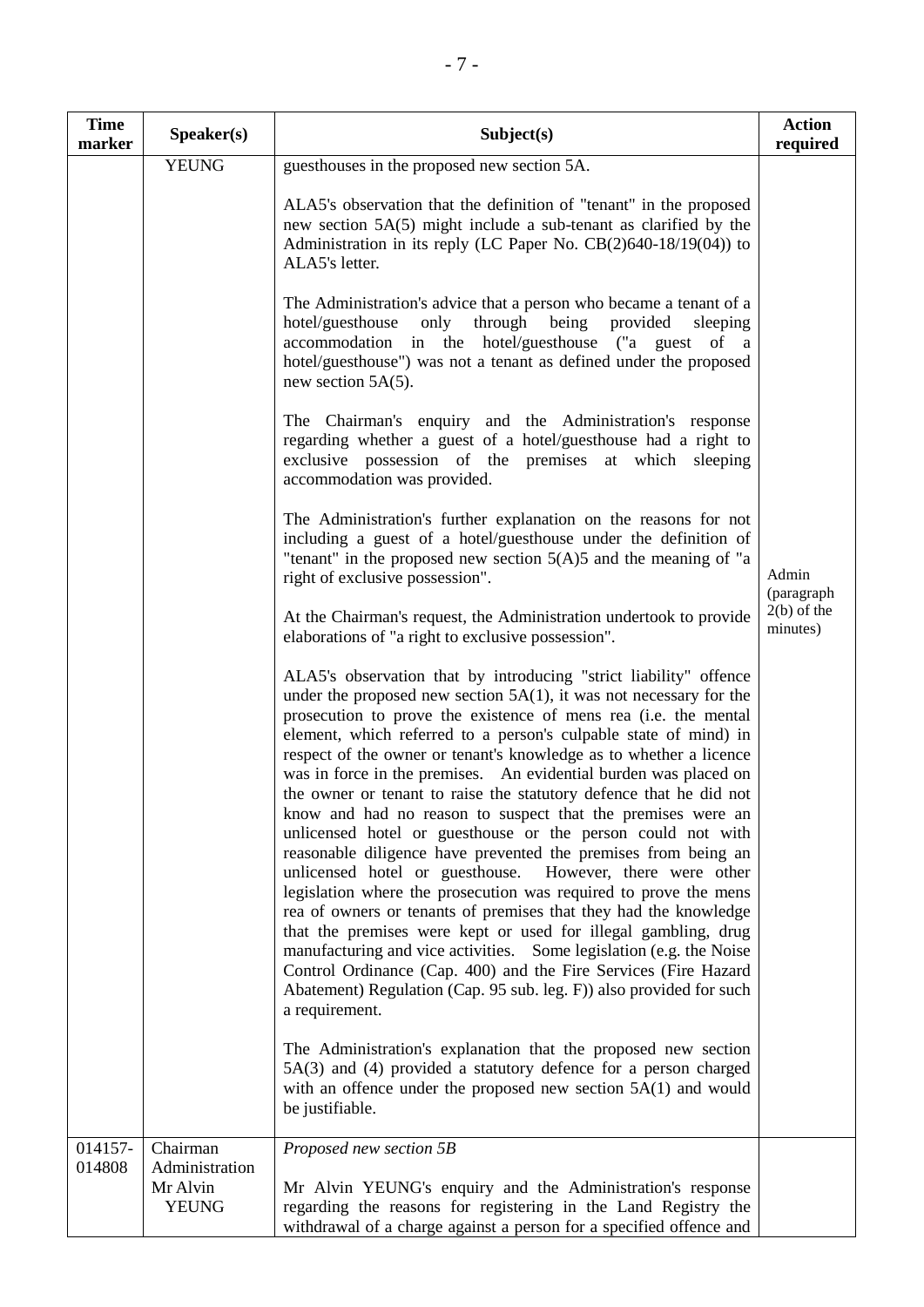| <b>Time</b><br>marker | Speaker(s)                            | Subject(s)                                                                                                                                                                                                                                                                                                                                                                                                                                                                                                                        | <b>Action</b><br>required |  |
|-----------------------|---------------------------------------|-----------------------------------------------------------------------------------------------------------------------------------------------------------------------------------------------------------------------------------------------------------------------------------------------------------------------------------------------------------------------------------------------------------------------------------------------------------------------------------------------------------------------------------|---------------------------|--|
|                       |                                       | the acquittal of a specified offence under the proposed new section<br>$5B(1)$ .                                                                                                                                                                                                                                                                                                                                                                                                                                                  |                           |  |
| 014809-<br>014813     | Chairman<br>Administration            | Clause 10                                                                                                                                                                                                                                                                                                                                                                                                                                                                                                                         |                           |  |
|                       |                                       | Members raised no question.                                                                                                                                                                                                                                                                                                                                                                                                                                                                                                       |                           |  |
| 014814-<br>015235     | Chairman<br>Administration            | Clause 11                                                                                                                                                                                                                                                                                                                                                                                                                                                                                                                         |                           |  |
|                       |                                       | Proposed new section 12A                                                                                                                                                                                                                                                                                                                                                                                                                                                                                                          |                           |  |
|                       |                                       | The Chairman's enquiry and the Administration's response that<br>guesthouse (holiday flat) licence and guesthouse (holiday camp) -<br>caravan camp site licence were subcategories of guesthouse<br>licences.                                                                                                                                                                                                                                                                                                                     |                           |  |
|                       |                                       | The Administration's further advice that under the proposed new<br>section $12A(2)(b)$ , the Authority might specify subcategories of<br>guesthouse licences with different criteria for eligibility.                                                                                                                                                                                                                                                                                                                             |                           |  |
|                       |                                       | The Chairman's concern as to whether the Bill could resolve legal<br>disputes about renting out caravans for short-term sleeping<br>accommodation as it was unclear about whether caravans were<br>"premises".                                                                                                                                                                                                                                                                                                                    |                           |  |
|                       |                                       | The Administration's advice that for such structures as caravans to<br>be considered as a "premises" and thus to be regulated by the Bill,<br>the structures should have been attached to land and/or have a high<br>degree of permanency. If the structures were readily movable,<br>they might not be considered as "premises". Hence, the existing<br>definition of "premises" was clear and there was a successful<br>prosecution and conviction case on renting out fixed caravans for<br>short-term sleeping accommodation. |                           |  |
| 015236-<br>015334     | Chairman<br>Administration            | Proposed new section 12B                                                                                                                                                                                                                                                                                                                                                                                                                                                                                                          |                           |  |
|                       |                                       | Members raised no question.                                                                                                                                                                                                                                                                                                                                                                                                                                                                                                       |                           |  |
| 015335-<br>015501     | Chairman<br>Administration            | Proposed new section 12C                                                                                                                                                                                                                                                                                                                                                                                                                                                                                                          |                           |  |
|                       |                                       | Chairman's enquiry and the Administration's response<br>The<br>regarding the validity periods of licences for hotels and guesthouses<br>and the number of cases the validity period of which was less than<br>one year.                                                                                                                                                                                                                                                                                                           |                           |  |
| 015502-               | Chairman<br>Administration            | Proposed new sections 12D to 12I                                                                                                                                                                                                                                                                                                                                                                                                                                                                                                  |                           |  |
| 015810                |                                       | Members raised no question.                                                                                                                                                                                                                                                                                                                                                                                                                                                                                                       |                           |  |
|                       | Agenda item $II - Any$ other business |                                                                                                                                                                                                                                                                                                                                                                                                                                                                                                                                   |                           |  |
| 015811-<br>015833     | Chairman                              | Closing remarks                                                                                                                                                                                                                                                                                                                                                                                                                                                                                                                   |                           |  |